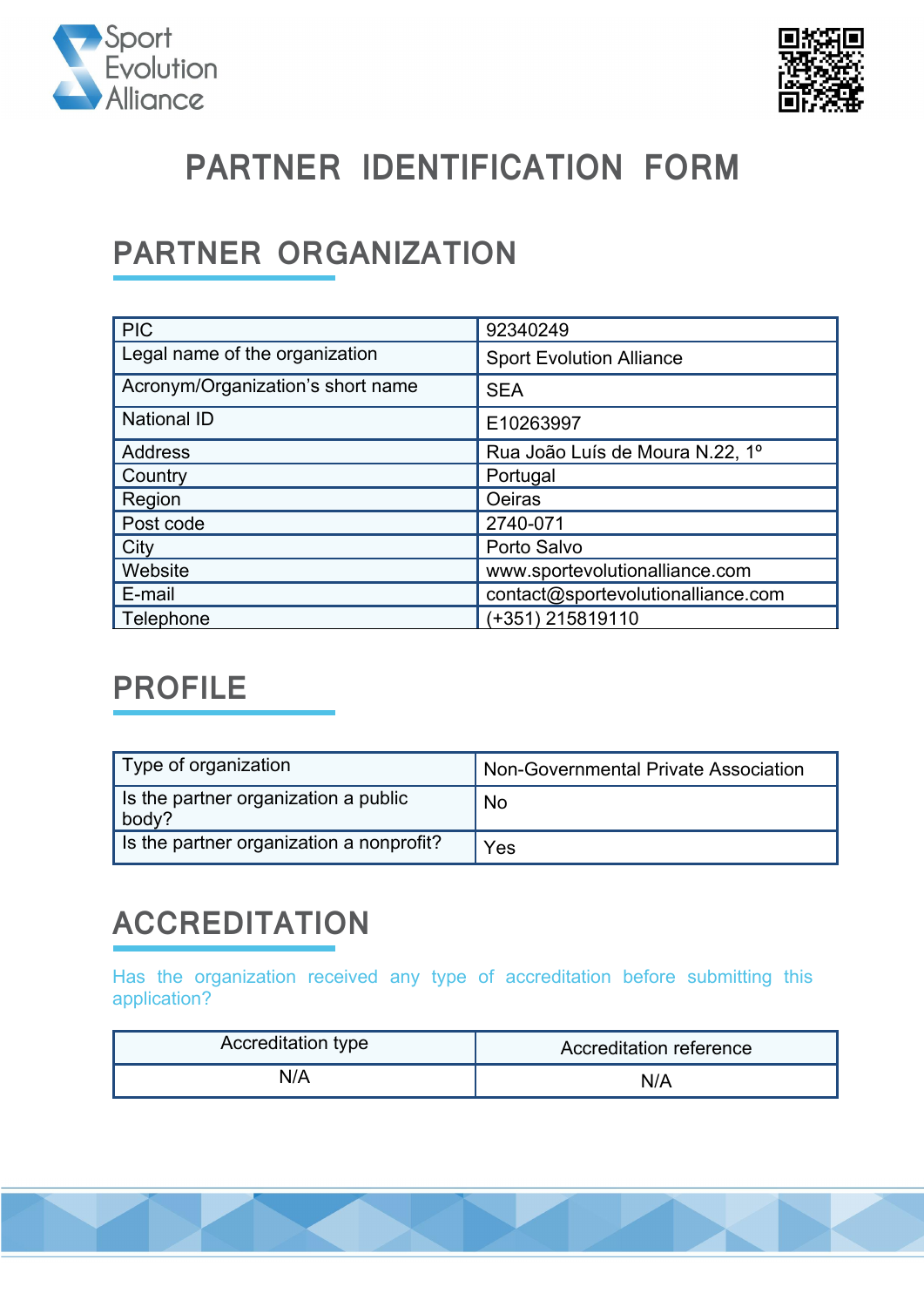



## **BACKGROUD AND EXPERIENCE**

Please briefly present the partner organization.

**Sport Evolution Alliance** (SEA) is a Portuguese non-governmental private association, formed in Oeiras (Lisbon Metropolitan Area), at the initiative of a group of sports managers, with significant experience in managing and implementing European grants.

We provide services seeking differentiating intervention and advanced solutions for the development of policies in the field of health, education and culture, with a special focus on sport.

Sport Evolution Alliance assumes the following mission, vision and values:

**Mission** - Contribute to the development of the community through the connection, promotion and application of initiatives associated with sports.

**Vision** - Become a national leader in the field of European projects in the sports area, promoting the most innovative communitarian trends locally.

#### **Values** -

- **S**ustainability Sport Evolution Alliance believes that only through sustainability solutions we will introduce the necessary changes;
- **E**xcellence Sport Evolution Alliance seeks excellence, promoting the overcoming of the realities in which it intervenes;
- **A**mbition Sport Evolution Alliance is driven by the constant ambition to practice and generate social development.

Sport Evolution Alliance main activities are sport management, project planning and control, courses and training, education and sport programs, market studies, consultancy in the areas of sport, data analysis and treatment and sport events.

What are the activities and experience of the organization in the areas relevant for this application?

Sport Evolution Alliance brings innovation, knowledge and access to the most relevant stakeholders, groups, and public bodies in Portugal. Our experience allows us to make a great impact on each project that we are involved in.

Sport Evolution Alliance is capable of working in different areas and contexts in the field of sport. The diversity of experiences and backgrounds of the team's experts is an added value for our performance.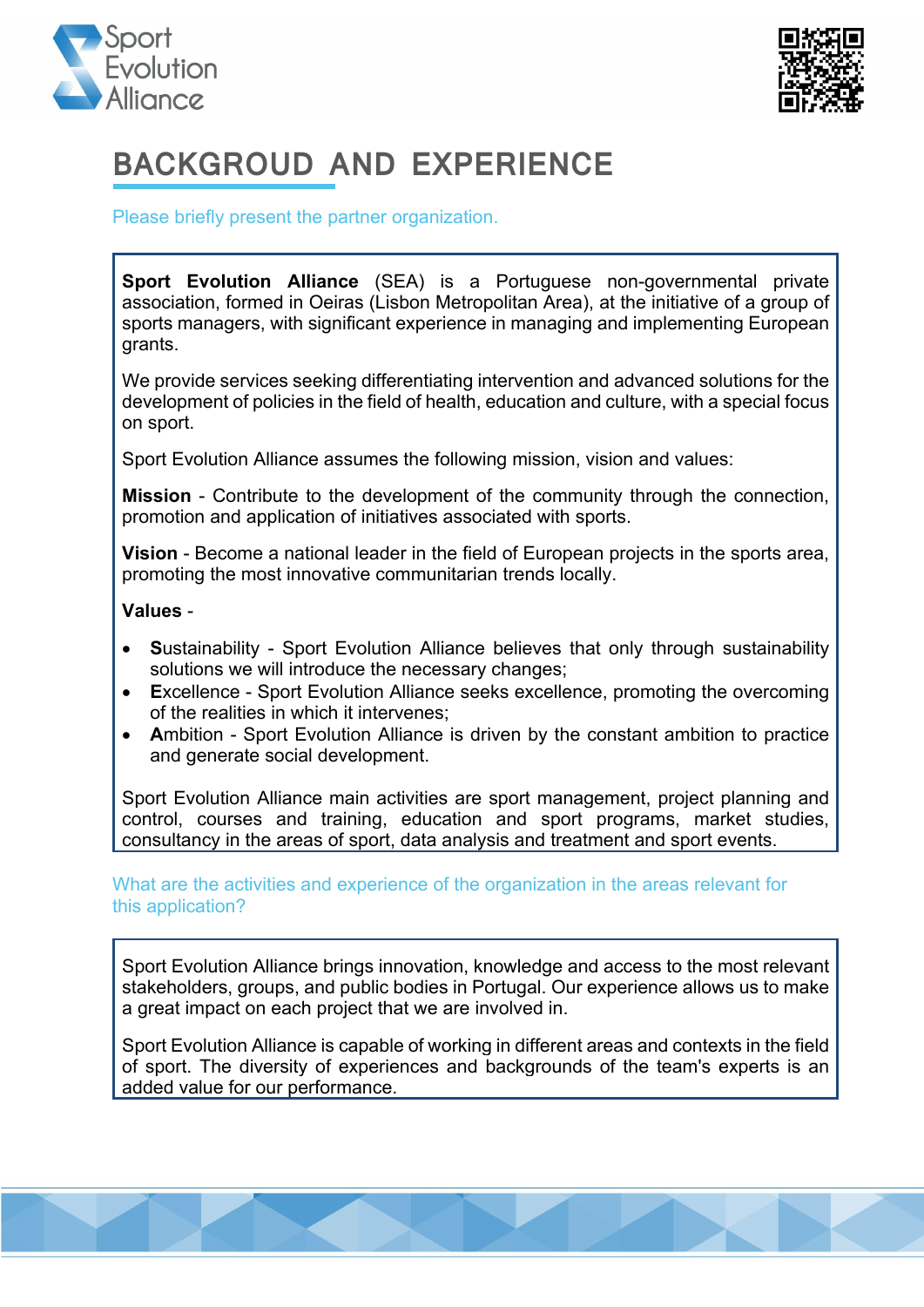



Sport Evolution Alliance Team combines highly specialized experts in the field of Project Management, Monitoring & Implementation; Research; Marketing & Dissemination; with a worldwide network of sport stakeholders.

#### What are the skills and expertise of key staff/persons involved in this application?

| Name and<br><b>Function</b> | <b>Professional profile and expertise</b>                                                                                                                                                                                                                                                                                                                                                                                                                 |  |
|-----------------------------|-----------------------------------------------------------------------------------------------------------------------------------------------------------------------------------------------------------------------------------------------------------------------------------------------------------------------------------------------------------------------------------------------------------------------------------------------------------|--|
| Pedro Dias                  | Pedro Dias has vast experience in Erasmus + Sport Programme<br>mainly managing European grants as Project Manager. His areas of<br>expertise are Dual Career, Gender Equality and the Involvement of<br>Stakeholders.                                                                                                                                                                                                                                     |  |
|                             | He holds a bachelor's degree in Sport Management, and he has<br>successfully completed the "New Leaders Program", from the IOC,<br>being specialized in ID Profile, Communication and Leadership.<br>Currently he is attending the Executive Masters<br>in<br>Sport<br>Organizations Management - MEMOS.                                                                                                                                                  |  |
|                             | Pedro Dias is an Olympic Judoka, third place in the European<br>Championship, and he has also performed as a coach in this sport.<br>For many years he has organized dozens of international sport events<br>in Portugal and in Brazil. He is a member of the Portuguese Olympic<br>Athletes Association, Portuguese Olympic Academy and of Panathlon<br>Club of Lisbon. Through his career he has acquired a worldwide<br>network of sport stakeholders. |  |
| <b>Tiago Ribeiro</b>        | Tiago Ribeiro is a researcher with vast experience in sport<br>management mainly managing national and international sport<br>programs. His areas of expertise are social and educational capital,<br>impacts and legacies through major sport events. Tiago is also an<br>expert in statistical modelling.                                                                                                                                               |  |
|                             | He holds a Ph.D. in Sport Management and he has successfully<br>completed the "Administration Post-doctorate Programme" at Federal<br>University of Rio de Janeiro. He was also a research fellow in<br>Olympics Management co-funded by Carlos Chagas Foundation, and<br>"Ph.D. Student Award Research Grant" co-funded by Olympic Studies<br>Centre.                                                                                                    |  |
|                             | Tiago Ribeiro is an assistant lecturer in the Faculty of Human Kinetics,<br>University of Lisbon. For many years he has organized some of the<br>most prestigious sport events in Portugal and in Brazil, and he was<br>also research manager at Augusto Motta University Centre. He is a                                                                                                                                                                 |  |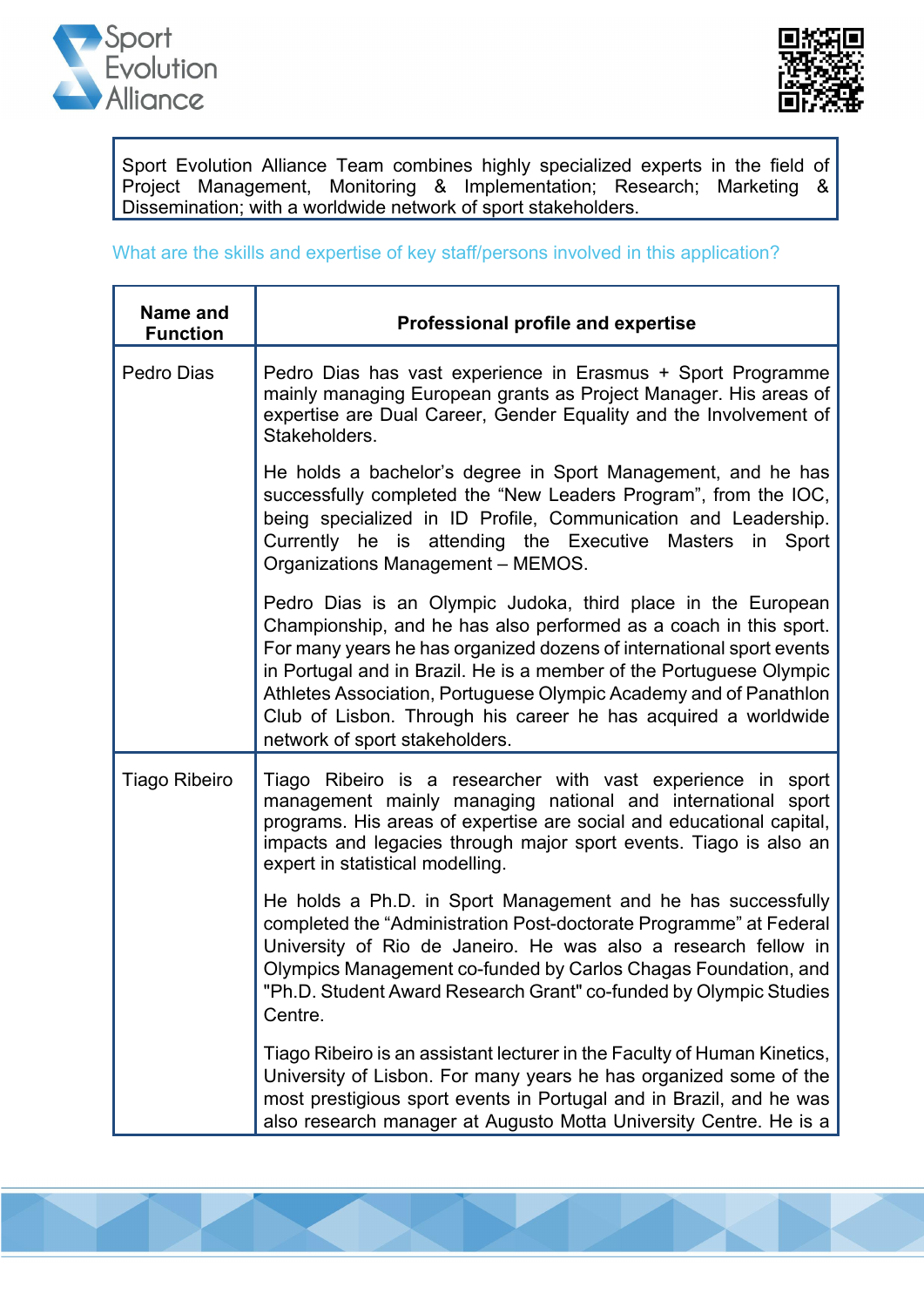



|                      | member of the Portuguese Olympic Academy and the Portuguese<br>Sport Management Association.                                                                                                                                                                                                                                                                                                                                                                                           |  |  |
|----------------------|----------------------------------------------------------------------------------------------------------------------------------------------------------------------------------------------------------------------------------------------------------------------------------------------------------------------------------------------------------------------------------------------------------------------------------------------------------------------------------------|--|--|
| <b>Thiago Santos</b> | Thiago Santos is a researcher with vast experience in sport<br>management mainly managing national and international sport<br>programs, including Erasmus + Sport projects, such as "Good<br>Governance Needs to Access and Inclusion" and "EMPLOYS". His<br>areas of expertise are management, governance and consumer<br>behavior in sports organizations. Thiago is also an expert in<br>multifactorial research methods, validation of scales and qualitative<br>research.         |  |  |
|                      | He holds a Ph.D. in Sport Management and he has successfully<br>completed the Post-doctorate in Physical Education at Federal<br>University of Paraná, Brazil.                                                                                                                                                                                                                                                                                                                         |  |  |
|                      | Thiago Santos is an assistant lecturer at Europeia University, in<br>Lisbon. Previously he was an invited assistant lecturer at Faculty of<br>Human Kinetics, University of Lisbon and main researcher at Federal<br>University of Paraná, Brazil. He has co-authored two books and<br>received an honorable mention from the Portuguese Olympic<br>Committee and the Millennium BCP Foundation. He is a member and<br>former president of Brazilian Association for Sport Management. |  |  |
| <b>Miguel Nery</b>   | Miguel Nery is a researcher with vast experience in<br>sport<br>management mainly managing national and international<br>sport<br>programs, including Erasmus + Sport projects. His areas of expertise<br>are Human Development, Psychoanalysis, Clinical and Sport<br>Psychology, Safeguarding in Sports, Play and Mental Health.                                                                                                                                                     |  |  |
|                      | He holds a PhD in Human Kinetics (Psychology and Motor Behaviour)<br>and is the author of Bullying in Youth Sports Training: New<br>perspectives and practical strategies (with Carlos Neto, António<br>Rosado and Peter K. Smith. Routledge, 2020). He is a full member of<br>several Scientific Societies, including the Portuguese Society of<br>Clinical Psychology, the Portuguese Society of Sport Psychology, and<br>the Portuguese Society of Psychosomatic.                   |  |  |
|                      | Miguel Nery works as an assistant lecturer at Europeia University, in<br>Lisbon, and he's also a Clinical Psychologist and Psychotherapist in<br>a private practice.                                                                                                                                                                                                                                                                                                                   |  |  |
| Luiz Haas            | Luiz Haas is a researcher with vast experience in sport management<br>mainly managing national and international sport programs, including<br>Erasmus + Sport projects, such as "EMPLOYS". His areas of<br>expertise are management and governance of sport organizations,<br>and social responsibility.                                                                                                                                                                               |  |  |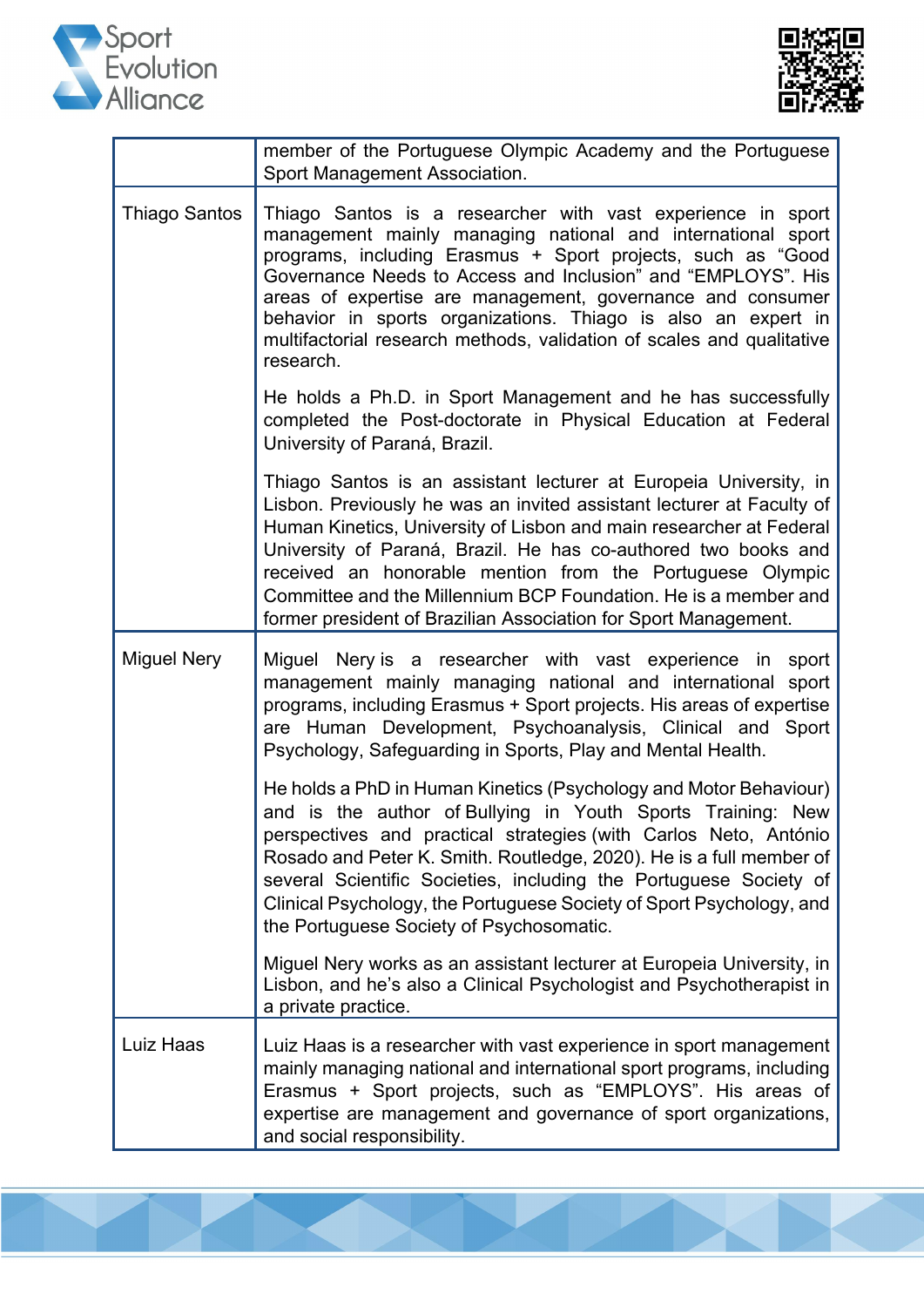



|                   | He holds a master's degree in Sport Management and currently he is<br>a Ph.D. student in Sociology and Sport Management Program at<br>Faculty of Human Kinetics, University of Lisbon.                                                                                                                                                                                                                 |  |  |
|-------------------|--------------------------------------------------------------------------------------------------------------------------------------------------------------------------------------------------------------------------------------------------------------------------------------------------------------------------------------------------------------------------------------------------------|--|--|
|                   | Luiz Haas works as an assistant lecturer at Europeia University, in<br>Lisbon, and he's also a consultant in Sport Governance. He has<br>recently worked at Brazilian research group on National Sports<br>Governance Observer. He has organized many congresses and<br>seminars regarding sport management, and he is a member and<br>former president of Brazilian Association for Sport Management. |  |  |
| <b>Rui Vieira</b> | Rui Vieira has vast experience in Erasmus + Sport Programme mainly<br>managing European grants as Project Manager. His areas of<br>expertise are Dual Career, Social Inclusion and equal opportunities,<br>and awareness of the importance of health-enhancing physical<br>activity.                                                                                                                   |  |  |
|                   | He holds a bachelor's degree in Sports Science/Sports Coaching,<br>with a Specialization in Training of Psychological Skills in Elite<br>Athletes and in Professional Sport Management. Currently he is<br>attending the master's degree in High Sports Performance - Spanish<br>Olympic Committee.                                                                                                    |  |  |
|                   | Rui Vieira was the Performance Director of the Portuguese Judo<br>Federation, winning the only medal at the Rio de Janeiro Olympics for<br>the country in all sports and he also was Performance Director in the<br>Saudi Arabia Judo Federation and technical adviser in the Saudi<br>Arabia Olympic Committee.                                                                                       |  |  |

Has the partner organization participated in a European Union granted project in the 4 years preceding this application?

Yes

| <b>Participant</b> | <b>Project Reference</b><br>No and Title,<br><b>Funding</b><br>programme                                                                     | <b>Period</b>                  | <b>Role</b> | <b>Amount</b> | Website |
|--------------------|----------------------------------------------------------------------------------------------------------------------------------------------|--------------------------------|-------------|---------------|---------|
| <b>SEA</b>         | <b>Small Collaborative</b><br>Partnership:<br>Learning through<br>mobility of sports'<br>volunteers -622221-<br>EPP-1-2020-1-BG-<br>SPO-SSCP | 01/01/2021<br>to<br>30/06/2022 | <b>BEN</b>  | 58,050€       | N/A     |